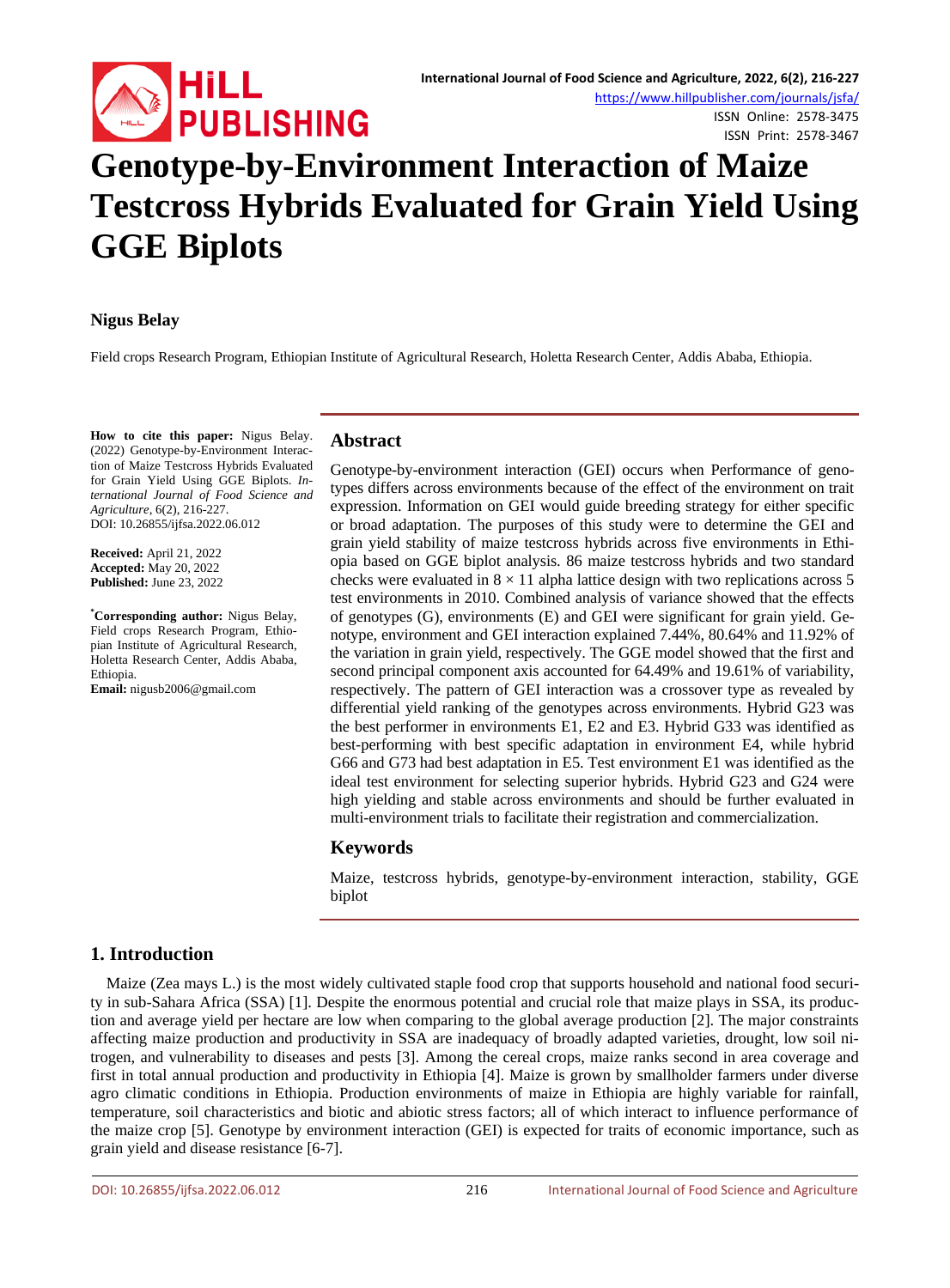Plant breeders conduct multi-environment trials (MET) to evaluate the performance and adaptation of genotypes across a range of environments at advanced stages of variety development and to select testing sites that best represent the target environment [8-9]. Selection of genotypes based on performance in single environment is not effective because of complex quantitative trait such as grain yield is highly influenced by environment interaction effects [10]. This implies the need for the extensive evaluation of genotypes in many locations over years before their release. The GEI phenomenon is said to occur when genotype performance differs over environments [11]. This is because genotypes exhibit different levels of phenotypic expression under different environmental conditions resulting in crossover performances [12]. The presence of a significant GEI challenges the identification of genotypes that are superior across target production environments and suitable test locations that can be used to identify superior and stable genotypes [13-14]. GEI causes low correlation between phenotypic and genotypic values, thereby reducing genetic gain from selection. This leads to bias in the estimation of heritability and in the prediction of genetic advance [15]. The occurrence of GEI makes it useful to measure both performance and stability for genotypes being evaluated in breeding programs [16]. Information on GEI would guide breeding strategy for either specific or broad adaptation. Identifying widely adapted and stable genotypes across a wide range of environments is the most ideal way to minimize GEI although the presence of GEI can be exploited by selecting superior genotypes for specific target environments would be useful to farmers [11]. Analysis of variance (ANOVA) only tests the significance of the GEI but it does not provide information into particular pattern of genotype or environment that gives rise to GEI [17].

Various biometrical methods have been proposed to study stability and GEI of traits for multi‐environment trial data, for example, Finlay and Wilkinson's regression coefficient [18], Eberhart and Russell's sum of squares deviations from regression [19], Perkins and Jink's regression coefficient [20], Shukla's stability variance [21] and Kang's yield stability (YSi) [22]. All these methods are univariate stability models based on regression and variance estimate [23]. Multivariate stability statistics include the additive main effects and multiplicative interaction (AMMI) model [24], and genotype main effects plus GEI (GGE) model [8, 25] to analyze and visualize the nature and magnitude of G x E for multi-environment trial data. GGE biplot has been suggested to be a better model for identifying the most superior cultivar in a given environment and the most suitable environment for each cultivar, the comparison of any pair of cultivars in individual environments, the best cultivars for each environment and mega-environment differentiation and the average yield and stability of the genotypes [25-26]. Furthermore, the discriminating power—representativeness view of the GGE biplot was effective in evaluating test environments, which was not possible with AMMI analysis [9]. The GGE biplot analysis is based on principal component analysis and graphically displays the two-way (genotype x environment) data matrix and allows visualization megaenvironment analysis ('which - won - where' pattern), genotype evaluation (mean vs. stability), and test environment evaluation (discriminating power vs. representativeness) [9, 17]. The objectives of this study were to determine the GEI and grain yield stability of maize testcross hybrids across five environments in Ethiopia based on GGE biplot.

## **2. Methods**

## **2.1 Experimental materials**

The genotypes used for the study comprised 86 testcross maize hybrids developed by crossing 43 elite inbred lines to two testers in line × tester mating design and two standard checks (BH543, three way cross hybrid and Melkassa-2, open pollinated variety) (Table 1). The inbred lines were introduced from CIMMYT-Zimbabwe and were bred for resistance to various biotic and abiotic stresses of Africa. The most important stresses against which the inbred lines were selected include diseases (maize streak virus, grey leaf spot, leaf rust and turcicum leaf blight, low nitrogen, high density and drought). The two testers used are single crosses of commercial CIMMYT inbred lines of known heterotic groups; viz. CML312/CML442 (tester A) and CML202/CML395 (tester B), which are commonly used by CIMMYT and many other national maize research programs in Africa. Genotypes pedigree and codes are presented in Table 1.

#### **2.2 Environments, Experimental Design and Data collected**

The 86 experimental hybrids and two standard checks were evaluated across 5 environments (Melkassa, Ziway, Dhera, Mieso and Pawe) during 2010 in Ethiopia (Table 2). The experimental sites were representative of low-moisture stress areas of Ethiopia, except Pawe, which represented the mid-altitude sub-humid maize growing agro-ecology. The geographical coordinates, climatic conditions of the 5 environments are described in (Table 2). The experimental design was  $8 \times 11$  alpha-lattice design with two replications at each location. Each plot consisted of one row of 5 m long with 75 cm and 25 cm spacing between rows and plants, respectively. Two seeds were planted per hill to ensure uniform and enough stand and then thinned to one plant per hill at 4 weeks after emergence to give a plant population of 53,333 plants per hectare. 100 kg/ha DAP and 50 kg/ha urea was applied at planting while 50 kg/ha urea was side dressed at knee height. The field experiment was managed as per the research recommendation of agronomic practices of the respective test locations.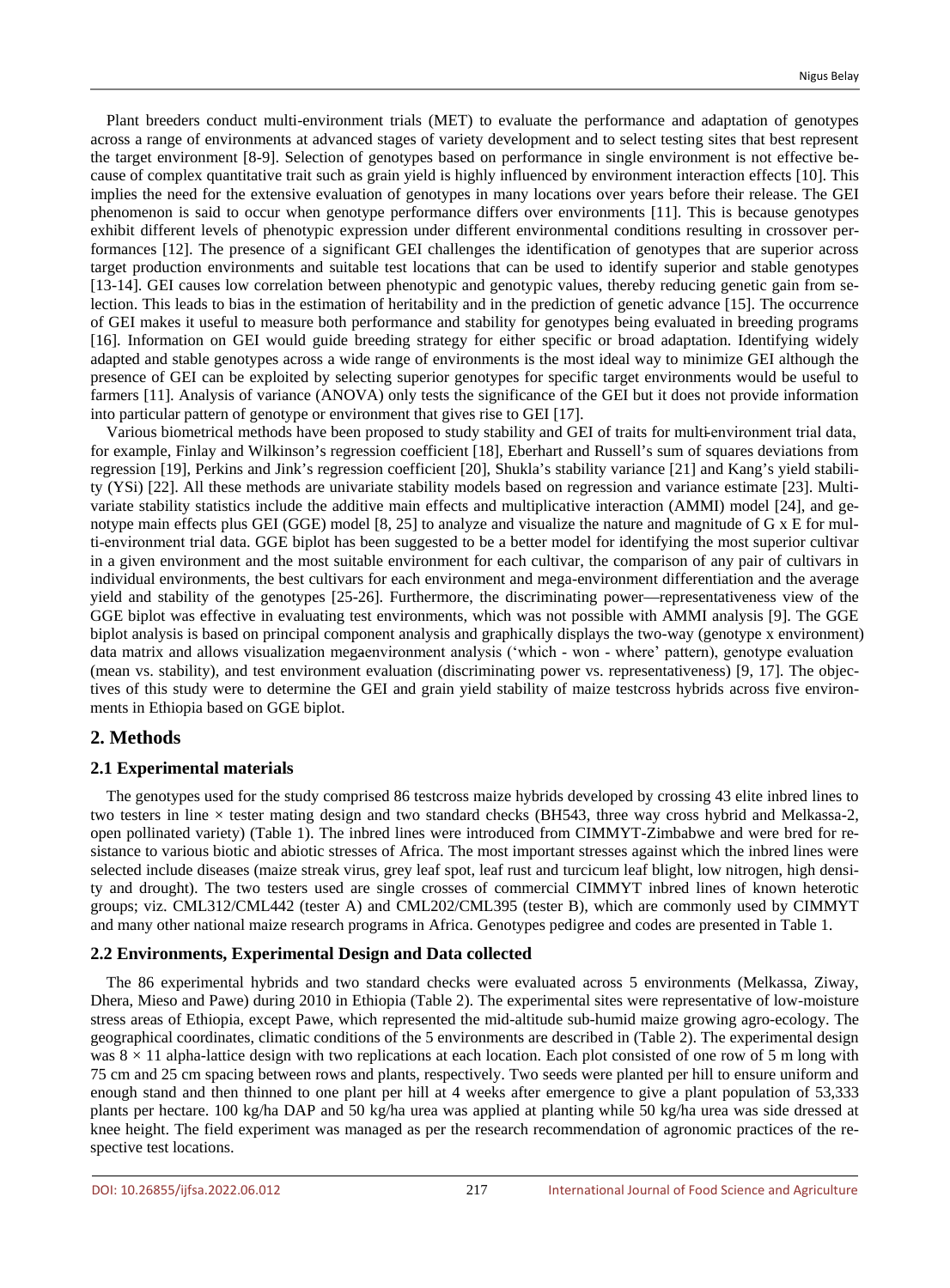Grain yield (g) of each plot was measured and grain yield  $(t \, ha^{-1})$  was estimated from field weight of ears per plot, assuming a shelling percentage of 80, adjusted to 12.5% moisture content at four environments (Melkassa, Ziway, Mieso and Pawe). At Dhera, grain yield (t ha<sup>-1</sup>) was computed from the weight of the shelled kernels per plot, adjusted to a moisture content of 12.5%.

## **2.3 Statistical Analysis**

#### **2.3.1 Analysis of Variance**

Analysis of variance (ANOVA) was conducted on plot means for grain yield for individual environment using the PROC MIXED procedure of SAS [27]. Entry means adjusted for block effects generated from individual location analyses according to the lattice design [28] were used to perform combined analyses across environments using PROC GLM in SAS [28] to test the significance of GEI. In the ANOVA, genotypes were considered as fixed effects, whereas replications and blocks within replications were considered as random effects. In the combined analysis, the significance of genotype mean squares was tested using GEI mean square as the error term, whereas the GEI was tested using the pooled error.

#### **2.3.2 GGE Biplot Analysis**

GGE biplot was computed using the "GGEBiplotGUI" package of R statistical software in RStudio [29-30] to analyze the multi-environment trial data, and evaluate the adaptability and stability of the cultivars and the effects of genotype, environment, and GEI. A GGE biplot is a biplot that displays the genotypic main effect and GEI of a multi-environment trial based on principal component analysis (PC1 and PC2) derived from subjecting a two way data (Genotype x environment data) to singular value decomposition [8]. The data were not transformed (Transform  $= 0$ ), nor standardized (Scale = 0) and were environment-centered (Centering = 2) [8, 3]. It was difficult to visually assess the presence of GEI and rank genotype based on stability and mean of the 88 hybrids on the GGE biplot. Therefore, for a better visualization and interpretation of GGE biplot, 40 hybrids (25 top performing and 15 low yielding hybrids across environments) and two checks were used for GGE biplot analysis.

The GGE biplot model equation is:

$$
Y_{ij} - Y_j = \lambda_1 \xi_{i1} \eta_{j1} + \lambda_2 \xi_{i2} \eta_{j2} + \epsilon_{ij}
$$

Where  $Y_{ij}$  is the average yield of genotype i in environment j,  $Y_i$  is the average yield across all genotypes in environment j,  $\lambda_1$  and  $\lambda_2$  are the singular values for PC1 and PC2,  $\xi_{i1}$  and  $\xi_{i2}$  are the PC1 and PC2 scores, for genotype i,  $\eta_{i1}$  and  $\eta_{i2}$  are the PC1 and PC2 scores, for environment j,  $\varepsilon_{ii}$  is the residual of the model associated with the genotype i in environment j.

| Table 1. Genotypes pedigree and codes of 86 testcross maize hybrids and two standard checks evaluated across 5 environ- |  |
|-------------------------------------------------------------------------------------------------------------------------|--|
| ments in 2010                                                                                                           |  |

| Genotype<br>code | Pedigree                                                                                                                                                                       |
|------------------|--------------------------------------------------------------------------------------------------------------------------------------------------------------------------------|
| G1               | [[Ent320:92SEW2-77/[DMRESR-W]EarlySel-#I-2-4-B/CML386]-B-11-3-B-2-#-B*4]/CML202/CML395                                                                                         |
| G <sub>2</sub>   | [INTA-F2-192-2-1-1-1-B*7-6-B]/CML202/CML395                                                                                                                                    |
| G <sub>3</sub>   | [ZEWBc1F2-216-2-2-B-1-B]/CML202/CML395                                                                                                                                         |
| G4               | [[SC/CML204//FR812]-X-30-2-3-2-1-BBB]/CML202/CML395                                                                                                                            |
| G5               | [ZEWAc1F2-219-4-3-B-1-B*5]/CML202/CML395                                                                                                                                       |
| G6               | [[CML141/[CML141/CML395]F2-1sx]-4-2-1-B*6]/CML202/CML395                                                                                                                       |
| G7               | $[[[Ent52:92SEW1-2/[DMRESR-W]EarlySel-HL-2-1-B/CML386]-B-22-1-B-4+#/[TIWD-EarlySelSynS1#-2-XX-2-B/$<br>[SW1SR/COMPE1-W]-126-2-1-B]-B-11-4-B-2-#]-B-2-B-1-B*5]/CML202/CML395    |
| G8               | [Syn01E2-64-2-B-2-B]/CML202/CML395                                                                                                                                             |
| G9               | [INTA-2-1-3/INTA-60-1-2]-X-11-6-3-BBB]/CML202/CML395                                                                                                                           |
| G10              | [[[P501c2/[EV7992#/EV8449-SR]C1F2-334-1(OSU8i)-1-1-X-X-BB]-4-1-1-4-2-1-B/[[[K64R/G16SR]-39-1/<br>[K64R/G16SR]-20-2]-5-1-2-B*4/CML390]-B-38-1-B-3-#]-B-7-B-1-B*6]/CML202/CML395 |
| G11              | [PL15OPMc7-SR(BC0FS#)-balbreedbulk-31-1-4-4-2-B-3-B]/CML202/CML395                                                                                                             |
| G <sub>12</sub>  | [DTPWC9-F104-5-6-1-1-B*4]/CML202/CML395                                                                                                                                        |
| G13              | [(CLQRCWQ50/CLQRCWQ26)-B-47-BB]/CML202/CML395                                                                                                                                  |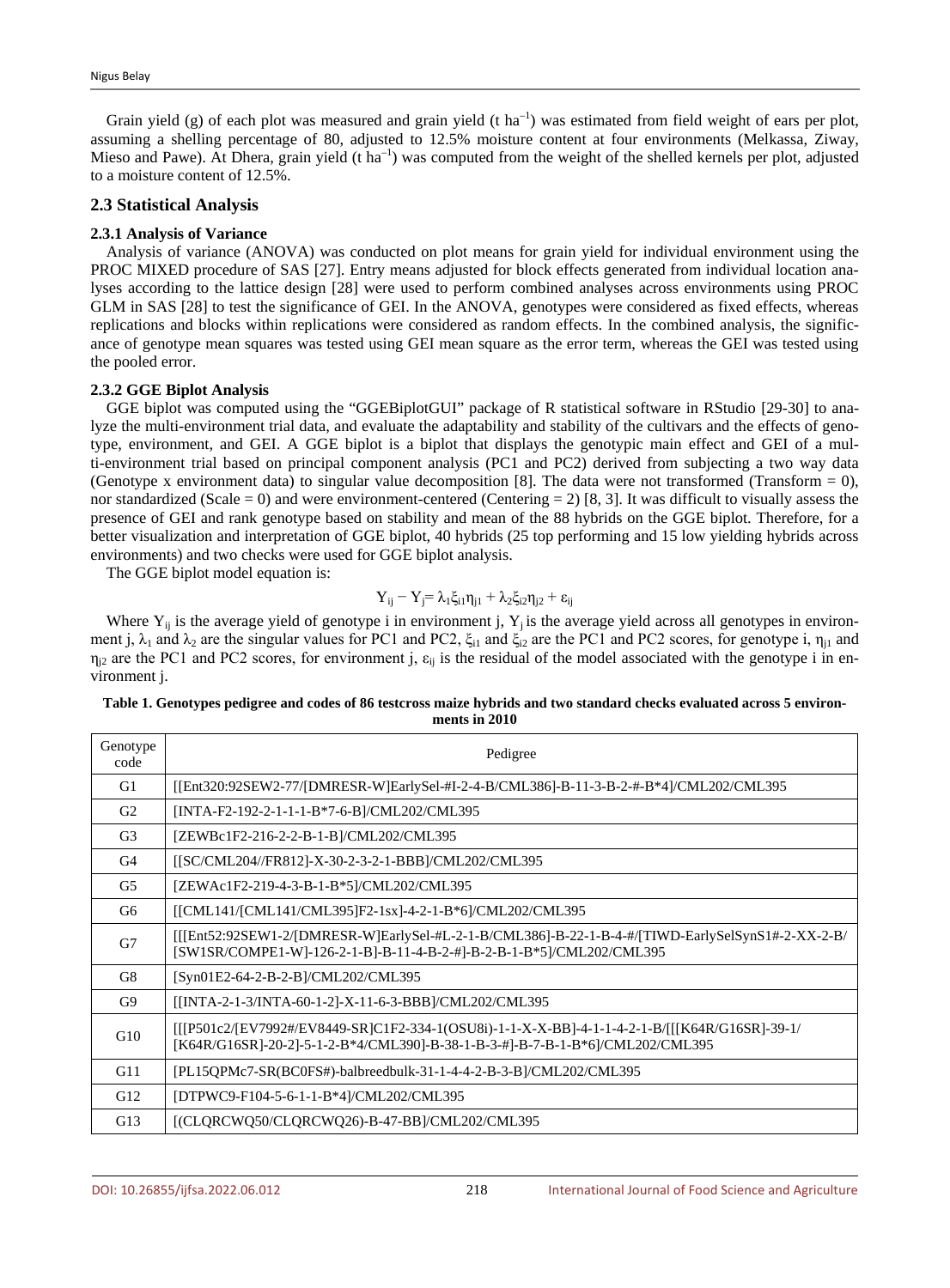| G14             | [[NC348-BB/[Ent67:92SEW1-17/[DMRESR-W]EarlySel-#I-3-3-B/CML391]-B-31-B-3-#-2-B//[[NAW5867/<br>P30-SR//NAW5867]-84-1/[NAW/P30//NAW]-3-1]-6-2-2-1-3-B-3-B]-2-1-1-BBB]/CML202/CML395 |
|-----------------|-----------------------------------------------------------------------------------------------------------------------------------------------------------------------------------|
| G15             | [[INBRED-A/INBRED-B]-BBB-1-BBB]/CML202/CML395                                                                                                                                     |
| G16             | [[(CML395/CML444)-B-4-1-3-1-B/CML444//[[TUXPSEQ]C1F2/P49-SR]F2-45-7-1-2-BBB]-2-1-2-2-B*5]/<br>CML202/CML395                                                                       |
| G17             | [[CML198/90323(B)-1-X-5-SN]-B-31-2-1-B*6]/CML202/CML395                                                                                                                           |
| G18             | [[CML199/[EV7992#/EV8449-SR]C1F2-334-1(OSU8i)-6-3-Sn]-B-23-2-2-B*8]/CML202/CML395                                                                                                 |
| G19             | [[CML312/[TUXPSEQ]C1F2/P49-SR]F2-45-3-2-1-BB//INTA-F2-192-2-1-1-1-B*4]-1-5-1-1-1-B*7]/<br>CML202/CML395                                                                           |
| G <sub>20</sub> | [[CML312/[TUXPSEQ]C1F2/P49-SR]F2-45-3-2-1-BB//INTA-F2-192-2-1-1-1-B*4]-1-5-1-1-2-B*6]/<br>CML202/CML395                                                                           |
| G21             | [[CML312/CML445//[TUXPSEQ]C1F2/P49-SR]F2-45-3-2-1-BBB]-1-2-1-1-1-B*5]/CML202/CML395                                                                                               |
| G22             | [[CML312/CML445//[TUXPSEQ]C1F2/P49-SR]F2-45-3-2-1-BBB]-1-2-1-1-2-B*5]/CML202/CML395                                                                                               |
| G23             | [[CML442/CML197//[TUXPSEQ]C1F2/P49-SR]F2-45-7-3-2-BBB]-2-1-1-1-1-B*4]/CML202/CML395                                                                                               |
| G24             | [[CML442/CML197//[TUXPSEQ]C1F2/P49-SR]F2-45-7-3-2-BBB]-2-1-1-2-1-B*4]/CML202/CML395                                                                                               |
| G <sub>25</sub> | [[CML442/CML197//[TUXPSEQ]C1F2/P49-SR]F2-45-7-3-2-BBB]-2-1-1-2-3-B*5]/CML202/CML395                                                                                               |
| G <sub>26</sub> | [[CML444/CML395//DTPWC8F31-1-1-2-2-BB]-4-2-2-2-1-B*4]/CML202/CML395                                                                                                               |
| G27             | [[CML444/CML395//SC/ZM605#b-19-2-X]-1-2-X-1-1-B*6]-2-2-2-1-B*5]/CML202/CML395                                                                                                     |
| G28             | [[LZ955355/LZ956441]-B-2-3-3-B-3-B*7]/CML202/CML395                                                                                                                               |
| G29             | [[SYN-USAB2/SYN-ELIB2]-12-1-1-1-B*4]/CML202/CML395                                                                                                                                |
| G30             | [[SYN-USB2/SYN-ELIB2]-81-1-1-1-B*6]/CML202/CML395                                                                                                                                 |
| G31             | [[TS6C1F238-1-3-3-1-2-#-BB/[EV7992#/EV8449-SR]C1F2-334-1(OSU8i)-10-7(I)-X-X-X-2-BB-1]-<br>1-1-2-1-1-B*6]/CML202/CML395                                                            |
| G32             | [CML312-B]/CML202/CML395                                                                                                                                                          |
| G33             | [CML442-B]/CML202/CML395                                                                                                                                                          |
| G34             | [CML443-B]/CML202/CML395                                                                                                                                                          |
| G35             | [CML489-B]/CML202/CML395                                                                                                                                                          |
| G36             | [MAS[206/312]-23-2-1-1-B*5]/CML202/CML395                                                                                                                                         |
| G37             | [MAS[MSR/312]-117-2-2-1-B*4]/CML202/CML395                                                                                                                                        |
| G38             | [P501SRc0-F2-4-2-1-1-BBB]/CML202/CML395                                                                                                                                           |
| G39             | [P501SRc0-F2-47-3-1-1-BBB]/CML202/CML395                                                                                                                                          |
| G40             | [Z97SYNGLS(B)-F2-188-2-1-2-B*6]/CML202/CML395                                                                                                                                     |
| G41             | [ZM523A-16-2-1-1-B*4]/CML202/CML395                                                                                                                                               |
| G42             | [ZM523B-29-2-1-1-B*4]/CML202/CML395                                                                                                                                               |
| G43             | [ZM621A-10-1-1-1-2-B*6]/CML202/CML395                                                                                                                                             |
| G44             | [[Ent320:92SEW2-77/[DMRESR-W]EarlySel-#I-2-4-B/CML386]-B-11-3-B-2-#-B*4]/<br>CML312/CML442                                                                                        |
| G45             | [INTA-F2-192-2-1-1-1-B*7-6-B]/CML312/CML442                                                                                                                                       |
| G46             | [ZEWBc1F2-216-2-2-B-1-B]/CML312/CML442                                                                                                                                            |
| G47             | [[SC/CML204//FR812]-X-30-2-3-2-1-BBB]/CML312/CML442                                                                                                                               |
| G48             | [ZEWAc1F2-219-4-3-B-1-B*5]/CML312/CML442                                                                                                                                          |
| G49             | [[CML141/[CML141/CML395]F2-1sx]-4-2-1-B*6]/CML312/CML442                                                                                                                          |
| G50             | [[[Ent52:92SEW1-2/[DMRESR-W]EarlySel-#L-2-1-B/CML386]-B-22-1-B-4-#/<br>[TIWD-EarlySelSynS1#-2-XX-2-B/<br>[SW1SR/COMPE1-W]-126-2-1-B]-B-11-4-B-2-#]-B-2-B-1-B*5]/CML312/CML442     |
| G51             | [Syn01E2-64-2-B-2-B]/CML312/CML442                                                                                                                                                |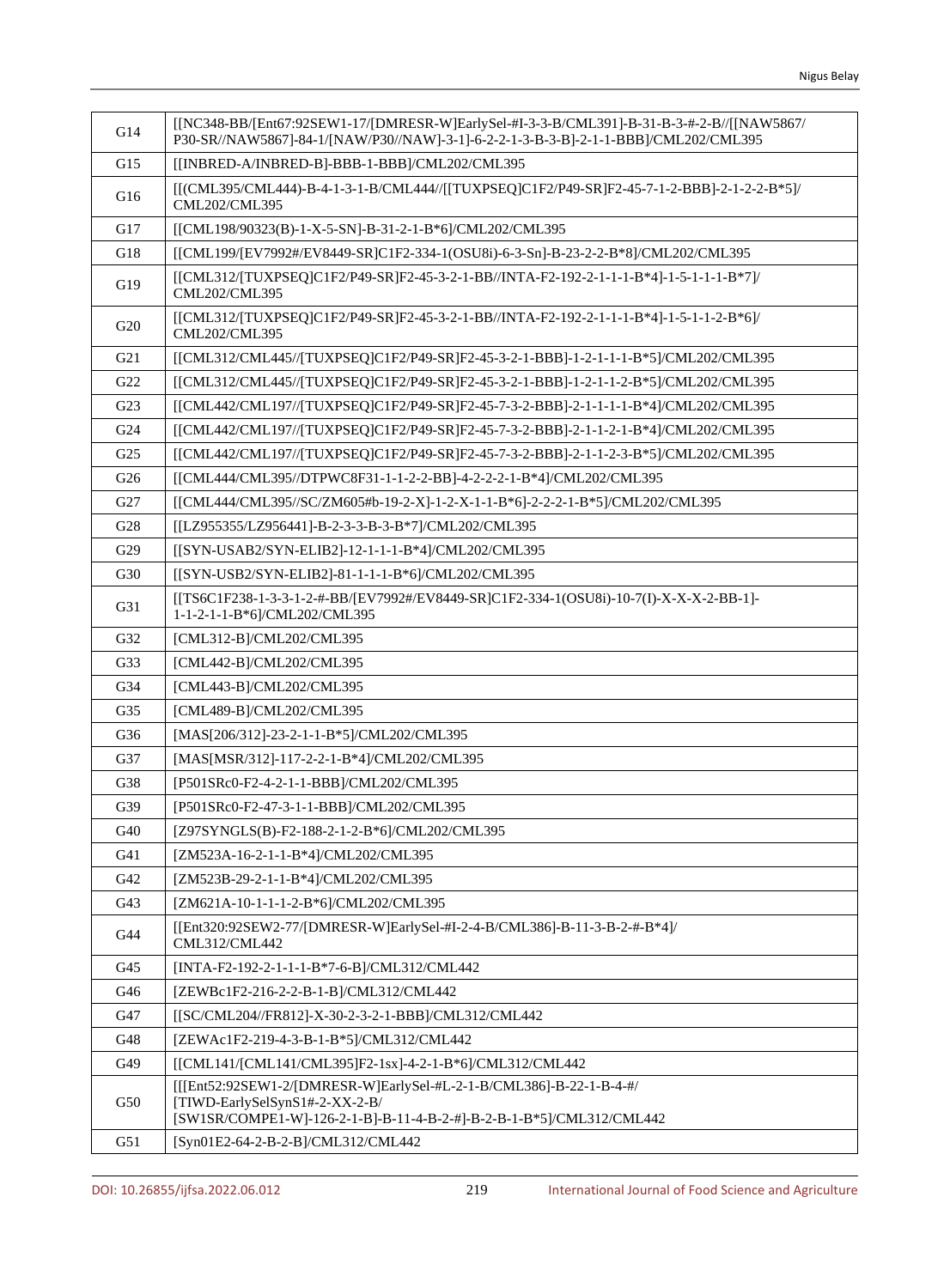| G52 | [[INTA-2-1-3/INTA-60-1-2]-X-11-6-3-BBB]/CML312/CML442                                                                  |
|-----|------------------------------------------------------------------------------------------------------------------------|
|     | [[[P501c2/[EV7992#/EV8449-SR]C1F2-334-1(OSU8i)-1-1-X-X-BB]-4-1-1-4-2-1-B/                                              |
| G53 | [[[K64R/G16SR]-39-1/[K64R/<br>G16SR]-20-2]-5-1-2-B*4/CML390]-B-38-1-B-3-#]-B-7-B-1-B*6]/CML312/CML442                  |
| G54 | [PL15QPMc7-SR(BC0FS#)-balbreedbulk-31-1-4-4-2-B-3-B]/CML312/CML442                                                     |
| G55 | [DTPWC9-F104-5-6-1-1-B*4]/CML312/CML442                                                                                |
| G56 | [(CLQRCWQ50/CLQRCWQ26)-B-47-BB]/CML312/CML442                                                                          |
|     | [[NC348-BB/[Ent67:92SEW1-17/[DMRESR-W]EarlySel-#I-3-3-B/CML391]-B-31-B-3-#-2-B//                                       |
| G57 | [[NAW5867/P30-SR//                                                                                                     |
|     | NAW5867]-84-1/[NAW/P30//NAW]-3-1]-6-2-2-1-3-B-3-B]-2-1-1-BBB]/CML312/CML442                                            |
| G58 | [[INBRED-A/INBRED-B]-BBB-1-BBB]/CML312/CML442                                                                          |
| G59 | [[(CML395/CML444)-B-4-1-3-1-B/CML444//[[TUXPSEQ]C1F2/P49-SR]F2-45-7-1-2-BBB]-2-1-2-2-B*5]<br>/CML312/CML442            |
| G60 | [[CML198/90323(B)-1-X-5-SN]-B-31-2-1-B*6]/CML312/CML442                                                                |
| G61 | [[CML199/[EV7992#/EV8449-SR]C1F2-334-1(OSU8i)-6-3-Sn]-B-23-2-2-B*8]/CML312/CML442                                      |
| G62 | [[CML312/[TUXPSEQ]C1F2/P49-SR]F2-45-3-2-1-BB//INTA-F2-192-2-1-1-1-B*4]-1-5-1-1-1-B*7]<br>/CML312/CML442                |
| G63 | [[CML312/[TUXPSEQ]C1F2/P49-SR]F2-45-3-2-1-BB//INTA-F2-192-2-1-1-1-B*4]-1-5-1-1-2-B*6]/<br>CML312/CML442                |
| G64 | [[CML312/CML445//[TUXPSEQ]C1F2/P49-SR]F2-45-3-2-1-BBB]-1-2-1-1-2-B*5]/CML312/CML442                                    |
| G65 | [[CML312/CML445//[TUXPSEQ]C1F2/P49-SR]F2-45-3-2-1-BBB]-1-2-1-1-2-B*5]/CML312/CML442                                    |
| G66 | [[CML442/CML197//[TUXPSEQ]C1F2/P49-SR]F2-45-7-3-2-BBB]-2-1-1-1-1-B*4]/CML312/CML442                                    |
| G67 | [[CML442/CML197//[TUXPSEQ]C1F2/P49-SR]F2-45-7-3-2-BBB]-2-1-1-2-1-B*4]/CML312/CML442                                    |
| G68 | [[CML442/CML197//[TUXPSEQ]C1F2/P49-SR]F2-45-7-3-2-BBB]-2-1-1-2-3-B*5]/CML312/CML442                                    |
| G69 | [[CML444/CML395//DTPWC8F31-1-1-2-2-BB]-4-2-2-2-1-B*4]/CML312/CML442                                                    |
| G70 | [[CML444/CML395//SC/ZM605#b-19-2-X]-1-2-X-1-1-B*6]-2-2-2-1-B*5]/CML312/CML442                                          |
| G71 | [[LZ955355/LZ956441]-B-2-3-3-B-3-B*7]/CML312/CML442                                                                    |
| G72 | [[SYN-USAB2/SYN-ELIB2]-12-1-1-1-B*4]/CML312/CML442                                                                     |
| G73 | [[SYN-USB2/SYN-ELIB2]-81-1-1-1-B*6]/CML312/CML442                                                                      |
| G74 | [[TS6C1F238-1-3-3-1-2-#-BB/[EV7992#/EV8449-SR]C1F2-334-1(OSU8i)-10-7(I)-X-X-X-2-BB-1]-<br>1-1-2-1-1-B*6]/CML312/CML442 |
| G75 | [CML312-B]/CML312/CML442                                                                                               |
| G76 | [CML442-B]/CML312/CML442                                                                                               |
| G77 | [CML443-B]/CML312/CML442                                                                                               |
| G78 | [CML489-B]/CML312/CML442                                                                                               |
| G79 | [MAS[206/312]-23-2-1-1-B*5]/CML312/CML442                                                                              |
| G80 | [MAS[MSR/312]-117-2-2-1-B*4]/CML312/CML442                                                                             |
| G81 | [P501SRc0-F2-4-2-1-1-BBB]/CML312/CML442                                                                                |
| G82 | [P501SRc0-F2-47-3-1-1-BBB]/CML312/CML442                                                                               |
| G83 | [Z97SYNGLS(B)-F2-188-2-1-2-B*6]/CML312/CML442                                                                          |
| G84 | [ZM523A-16-2-1-1-B*4]/CML312/CML442                                                                                    |
| G85 | [ZM523B-29-2-1-1-B*4]/CML312/CML442                                                                                    |
| G86 | [ZM621A-10-1-1-1-2-B*6]/CML312/CML442                                                                                  |
| G87 | <b>BH543</b>                                                                                                           |
| G88 | Melkassa-2                                                                                                             |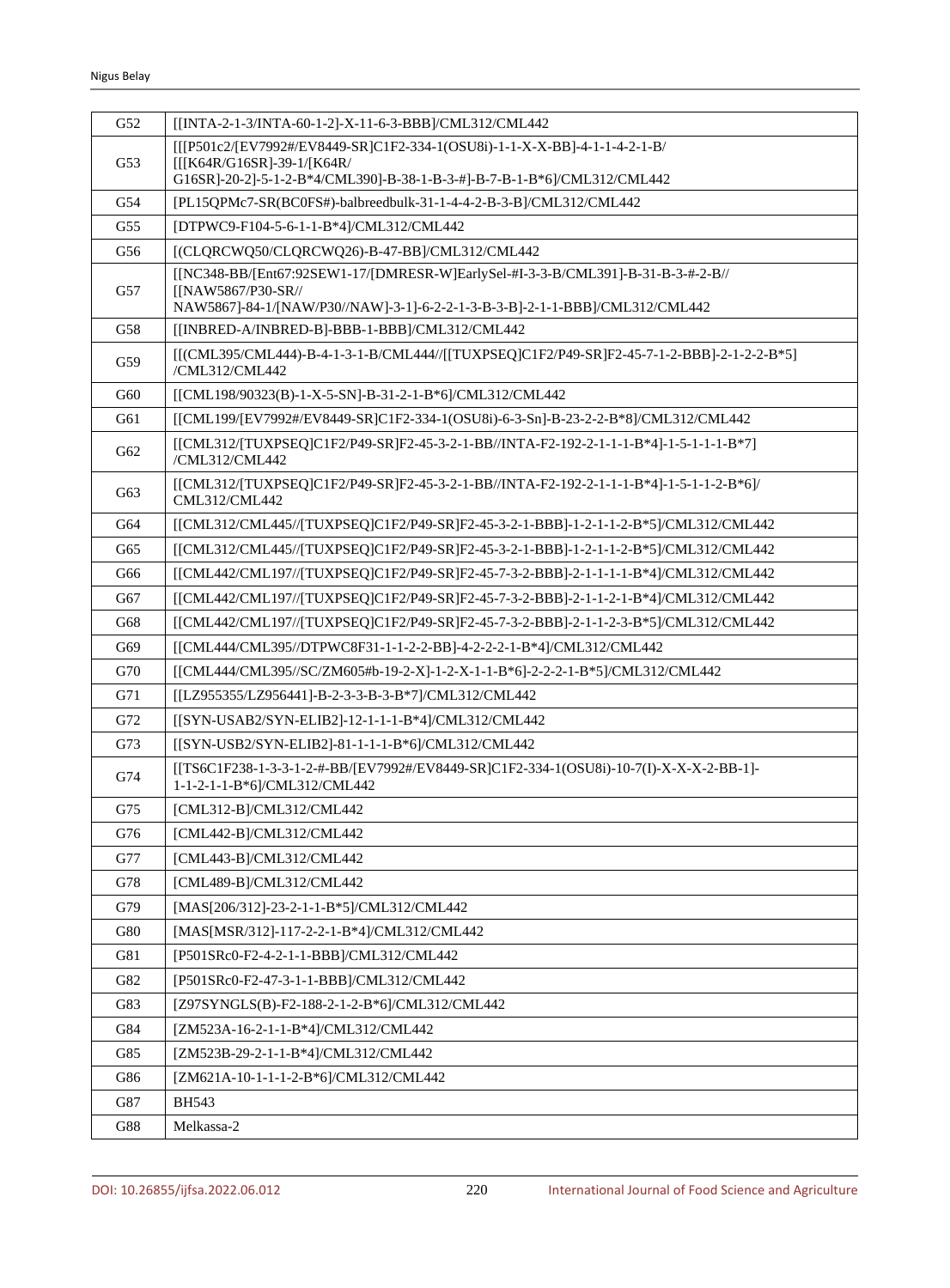| Location | Location code | Annual rainfall (mm) | Altitude (m.a.s.l) | Latitude     | Longitude                 | Soil type       |
|----------|---------------|----------------------|--------------------|--------------|---------------------------|-----------------|
| Melkasa  | E1            | 710                  | 1550               | $8^{0}24'$ N | $39^{0}21'$ E             | sandy-clay-loam |
| Ziway    | E2            | 640                  | 1637               | $7^0 56'$ N  | $38^{0}35$ <sup>'</sup> E | silt            |
| Dhera    | E3            | 520                  | 1680               | $8^{0}20'$ N | $39^{0}23$ <sup>'</sup> E | sandy-clay      |
| Mieso    | E4            | 560                  | 1470               | $9^{0}12'$ N | $40^0 52$ ' E             | clay-loam       |
| Pawe     | E5            | 1579                 | 1120               | $11^0$ 09' N | $36^{0}03$ <sup>t</sup> E | clay            |

**Table 2. Description of the five environments used to evaluate the maize testcross hybrids**

# **3. Results and discussion**

## **3.1 Analysis of variance**

The combined analysis of variance across environments for grain yield of the 88 maize genotypes tested in five environments showed highly significant differences (p < 0.001) among genotypes (G) and environments (E), implying a substantial variation among genotypes and locations (Table 3). The significant variation observed among the genotypes for grain yield, indicated that adequate genetic variability existed among the hybrids to allow significant progress from selection. Similarly, analysis of variance revealed significant G x E interaction (GEI), which indicated that the performance of these genotypes were not consistent across locations and the need to identify genotypes with high yield and stability across the test environments. Significant G x E interactions for grain yield in maize was also reported in several studies [7, 32-33]. A large grain yield variation revealed by E which explained 80.64 % of the total  $G + E + GEI$  variation, while G and GEI sources of variation accounted for 7.44 % and 11.92 % of the total variation, respectively. The high proportion of the contribution of the E effects than those from G and G x E interaction indicated that the test environments were variable. These results are in agreement with previous findings of Oyekunle and Badu-apraku [34], Badu-apraku et al. [35], Ndhlela et al. [36], Badu-Apraku et al. [3] and Badu-Apraku et al. [37], who reported that the largest proportion of total variation is attributed to environments and relatively smaller sources of variation to G and GEI. The large effects of environments in this study underscore the importance of testing the best hybrids in diverse agro-ecologies to identify the most stable and high-yielding maize hybrids. The E portion in multi-environment trial (MET) has been shown to be the largest contributor among all the sources of variation, but only G and GEI are relevant and considered simultaneously in genotype evaluation [25, 38]. However, a large G x E interaction effect compared to genotype effect suggests the possible existence of diverse mega-environments with different winner genotypes [38]. Mega-environment was defined as group of locations that consistently share the same best cultivars [31]. The variance of GEI main effects was nearly twice that of genotypic main effects, mainly caused by hybrids' rank changes at different locations, suggesting a crossover type of adaptation [31]. A higher  $G \times E$  variance compared with G variance for maize grain yield has been commonly reported [39, 40].

25 best performing, 15 low-yielding testcrosses hybrids and two standard checks were selected from across site analysis. The yield performance data of these hybrids across five environments is presented in Table 4. Mean grain yield across the 5 environments for the 40 testcrosses hybrids ranged from 3.6 to 6.9 t/ha. The best six high-yielding hybrids across environments were G23 (6.9 t/ha), G24 and G73 (6.7 t/ha), G50, G56 and G72 (6.6 t/ha). Twenty five test-crosses hybrids had higher grain yield than the best standard check, G87.

## **3.2 Genotype and genotype × environment interaction (GGE) biplot analysis of performance and stability**

The presence of significant G and GEI justified the use of GGE biplot analysis to decompose the GEI and to determine stable and high-yielding hybrids. The GGE biplot analysis was used to visualize the best genotypes at each environment, assess  $G \times E$  interaction and evaluate the stability of the genotypes. The results of GGE biplot analyses for grain yields of 25 top-yielding testcrosses hybrids, 15 lowest yielding and two standard checks tested across five environments are presented in Figures 1, 2, and 3. The first two principal components (PC1 and PC2) obtained by singular value decomposition of environment-centered data of grain yield explained 84.1 % of the total effect it had on the grain yield variation with PC1 and PC2 accounted for 64.49 % and 19.61 % of variability, respectively (Figure 1).

|                    |     | $\overline{\phantom{a}}$ |        | $\rightarrow$ | .        |                            |
|--------------------|-----|--------------------------|--------|---------------|----------|----------------------------|
| Source             | DF  | SS                       | MS     |               | Pr > F   | contribution to SS<br>$\%$ |
| Genotype $(G)$     | 87  | 214.94                   | 2.46   | 2.18          | < 0.0001 | 7.44                       |
| Environment (E)    | 4   | 2320.65                  | 580.16 | 79.22         | < 0.0001 | 80.64                      |
| $G \times E$ (GEI) | 348 | 343.01                   | 0.99   | 2.2           | < 0.0001 | 11.92                      |
| Pooled Error       | 331 | 195.29                   | 0.59   |               |          |                            |
| $G+E+GEI$          | 439 | 2878.6                   |        |               |          |                            |
|                    |     |                          |        |               |          |                            |

| Table 3. Combined analysis of variance for grain yield $(t \, \text{ha}^{-1})$ of 88 maize genotypes grown at five environments |  |  |  |  |  |  |  |  |  |  |  |
|---------------------------------------------------------------------------------------------------------------------------------|--|--|--|--|--|--|--|--|--|--|--|
|---------------------------------------------------------------------------------------------------------------------------------|--|--|--|--|--|--|--|--|--|--|--|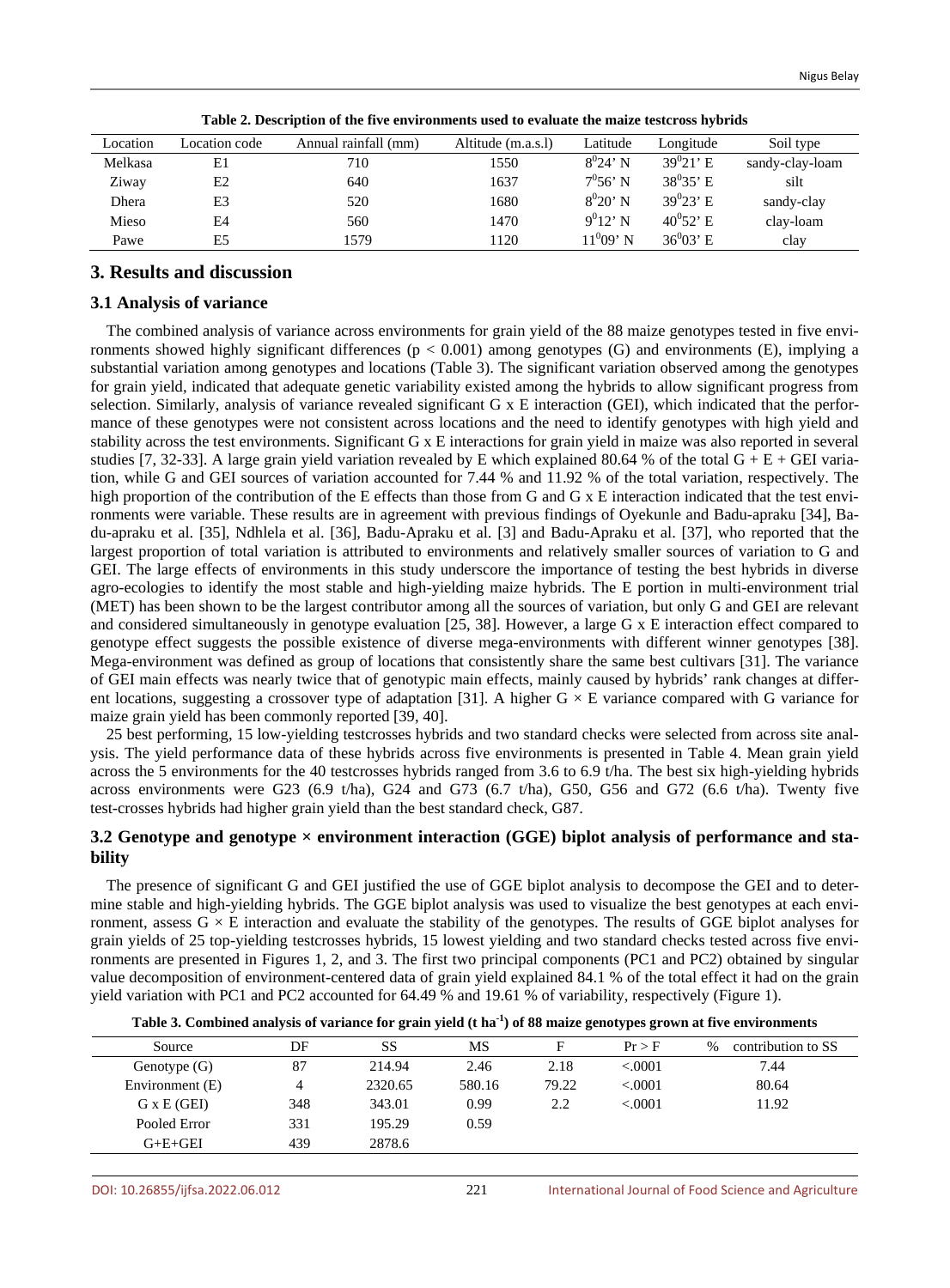| hybrids/       |                 |          | Environments |          |                 | Mean    |
|----------------|-----------------|----------|--------------|----------|-----------------|---------|
| ${\rm check }$ | $\rm E1$        | $\rm E2$ | E3           | $\rm E4$ | ${\rm E}5$      | Across  |
| ${\rm G}3$     | 6.5             | 4.7      | 3.8          | 3.6      | 5.4             | 4.8     |
| ${\rm G}4$     | 7.6             | $3.0\,$  | $2.3\,$      | $3.4\,$  | $7.7\,$         | 4.8     |
| ${\rm G}5$     | 6.5             | 3.9      | 3.1          | 3.3      | 5.6             | 4.4     |
| ${\rm G}7$     | 9.1             | 1.9      | $2.2\,$      | 3.7      | 6.3             | $4.6\,$ |
| ${\rm G}9$     | $7.7\,$         | $3.0\,$  | 3.1          | 3.9      | $6.1\,$         | $4.8\,$ |
| G11            | 8.9             | 4.7      | 3.2          | 4.1      | 8.5             | 5.9     |
| ${\rm G}14$    | 5.2             | $3.4\,$  | $1.7\,$      | $3.3\,$  | 4.4             | 3.6     |
| ${\rm G}17$    | 7.4             | 3.4      | 2.9          | 3.0      | 6.4             | $4.6\,$ |
| ${\rm G}18$    | $7.0\,$         | $4.0\,$  | $2.6\,$      | 3.3      | 6.1             | $4.6\,$ |
| G21            | $10.0\,$        | 4.8      | $2.7\,$      | 4.4      | 8.1             | $6.0\,$ |
| ${\rm G}22$    | $\!\!\!\!\!8.8$ | 4.7      | 3.2          | 4.2      | 8.9             | 5.9     |
| G23            | 12.4            | 5.4      | $2.7\,$      | 4.2      | 9.8             | 6.9     |
| ${\rm G}24$    | 12.2            | $6.2\,$  | $2.5\,$      | 3.6      | 9.1             | 6.7     |
| G25            | 10.3            | 4.5      | $2.6\,$      | 3.9      | 10.4            | 6.3     |
| ${\rm G}27$    | 9.5             | 6.1      | $3.0\,$      | 3.9      | 8.4             | $6.2\,$ |
| G30            | 9.2             | 3.6      | 2.7          | 3.4      | 11.3            | $6.0\,$ |
| G33            | 11.6            | 5.9      | 2.6          | 3.9      | $7.1\,$         | $6.2\,$ |
| G34            | $7.2\,$         | 4.6      | 1.3          | 2.3      | 6.2             | 4.3     |
| G35            | 6.9             | $3.2\,$  | $1.6\,$      | 3.2      | 6.6             | 4.3     |
| G37            | 10.3            | $5.0\,$  | 4.1          | 4.1      | $7.0\,$         | 6.1     |
| G38            | $6.2\,$         | $3.8\,$  | 1.9          | 3.0      | $8.8\,$         | 4.7     |
| G43            | 9.1             | 5.4      | $3.0\,$      | 3.9      | 8.9             | $6.1\,$ |
| ${\rm G}45$    | $10.1\,$        | 5.0      | 3.8          | 5.0      | 6.3             | $6.0\,$ |
| ${\rm G50}$    | 11.4            | 5.6      | 3.4          | 4.7      | 7.9             | 6.6     |
| G56            | 8.9             | 5.3      | 3.2          | 5.9      | 9.7             | 6.6     |
| G59            | 7.1             | $3.0\,$  | $2.3\,$      | 3.0      | $7.0\,$         | 4.5     |
| ${\rm G60}$    | $10.1\,$        | 5.0      | $4.0\,$      | 5.6      | $7.8\,$         | 6.5     |
| ${\rm G}64$    | 11.2            | 5.3      | 1.5          | 5.1      | $7.0\,$         | $6.0\,$ |
| ${\rm G66}$    | 9.1             | 5.5      | $3.0\,$      | 3.2      | 11.4            | 6.4     |
| ${\rm G67}$    | 8.9             | 5.7      | 3.3          | 3.5      | 9.4             | $6.2\,$ |
| G69            | 8.7             | 5.9      | 3.7          | $3.8\,$  | 8.9             | $6.2\,$ |
| G70            | 9.4             | 4.8      | 3.4          | 3.4      | 10.3            | 6.3     |
| G72            | 11.4            | 5.0      | 4.0          | 4.0      | 8.7             | 6.6     |
| G73            | 10.9            | 5.8      | 2.7          | 3.3      | 11.1            | 6.7     |
| ${\rm G75}$    | $7.4\,$         | 2.4      | $1.4\,$      | 2.7      | 5.3             | 3.8     |
| ${\rm G76}$    | $7.3\,$         | $3.2\,$  | $1.7\,$      | 3.7      | 4.6             | 4.1     |
| ${\rm G}77$    | 9.7             | $4.4\,$  | 3.1          | 4.6      | 7.9             | 5.9     |
| G79            | $6.2\,$         | 4.1      | $1.7\,$      | $4.0\,$  | 6.6             | 4.5     |
| G84            | 11.0            | 4.3      | 3.2          | 5.8      | $7.8\,$         | 6.4     |
| ${\rm G}85$    | $8.2\,$         | 6.6      | $1.4\,$      | $4.0\,$  | $10.2\,$        | 6.1     |
| ${\rm G}87$    | $7.5\,$         | $4.2\,$  | $1.8\,$      | 3.9      | $\!\!\!\!\!8.8$ | 5.2     |
| ${\rm G}88$    | 6.9             | $2.8\,$  | $2.4\,$      | $3.8\,$  | 4.7             | 4.1     |
| Means          | $\!\!\!\!\!8.8$ | 4.5      | $2.7\,$      | 3.9      | $7.8\,$         | $5.5\,$ |

# **3.3 Polygon view of GGE biplot (which-won-where)**

Genotype and Genotype x environment interaction evaluation based on GGE biplot analysis used to determine 'which-won-where' pattern to identify genotypes that had wide and/or specific adaptation across/to locations [41]. Figure 1 represents the polygon view showing the "which-won-where" pattern of GEI. The polygon is formed by joining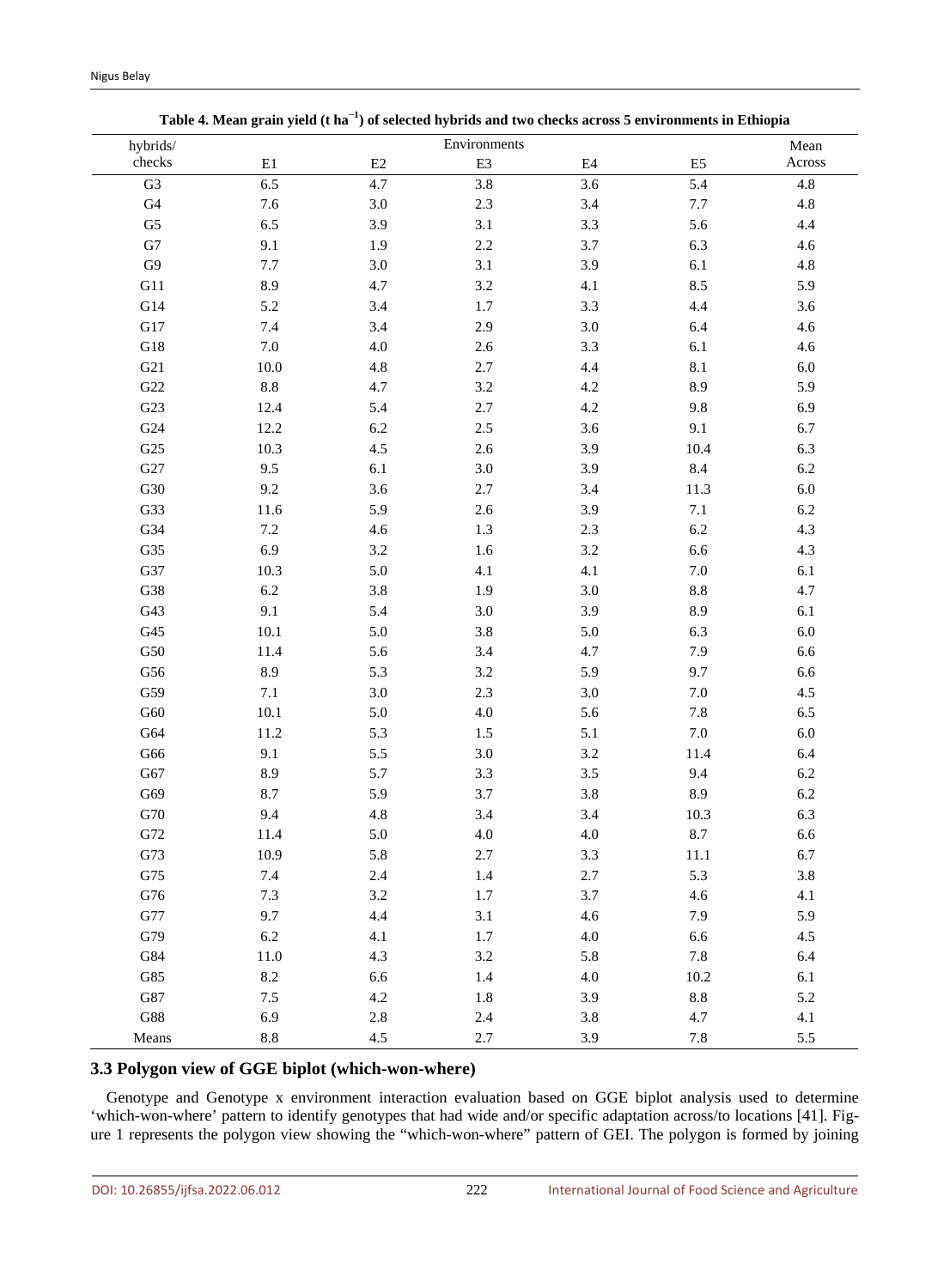the vertex genotypes that are located farthest away from the biplot origin while the rest are inside the polygon with perpendicular lines radiating from the origin of the biplot divide the biplot into different sectors. The best performing genotype (winning genotype) for an environment or set of environments in a sector is the vertex genotype [42]. The polygon view of the GGE biplot provides a good visualization of crossover  $G \times E$  interactions [25]. When environments fall into different sectors of the polygon, there are specifically adapted high yielding cultivars for each sector [9]. This shows crossover GEI and thus environments could be divided into mega environments [26]. From polygon view of GGE biplot, the polygon divided into eight sectors, with the five environments appearing in three sectors and the 42 hybrids falling in all the seven sectors (Figure 1). Three environments, E1, E2 and E3, fell in the first sector with three hybrids (G23, G24 and G27) where G23 was the vertex genotype implying that this genotype was the winning genotype (highest performing) for these environments. Out of 9 hybrids in sector 2, hybrid G33 was identified as best-performing with best specific adaptation in environment E4. Sector 3 comprised one environment (E5) with 12 genotypes where G66 and G73 were the highest yielder. The vertex hybrids G45, G76, G14 and G36 had no environments in their sectors indicating that these genotypes would be considered poorly adapted in all test environments.



**Figure 1. The polygon (which-won-where) view of genotype main effects plus genotypic x environment interaction effect (GGE) biplot of selected maize hybrids tested in five environments for grain yield.**

#### **3.4 Mean vs. stability and genotype comparison with ideal genotype views of GGE biplot**

The average environment coordinate (AEC) view based on genotype-focused singular value partitioning (SVP = 1) and mean value can be referred as the "mean vs. stability" view of GGE biplot [9]. The mean vs. stability GGE biplot of the hybrids across the test environments is presented in Figure 2. The single-arrowed line shown on the AEC abscissa points in the direction of higher mean yield of genotypes and ranks the genotypes with respect to trait performance [8, 26]. Thus, genotype G23 had the highest mean grain yield followed by G24 and G73 while genotype G14 had the lowest. The AEC ordinate divided the abscissa into two parts, thereby separating the hybrids with below-average mean grain yield from those with above-average mean grain yield [43]. The stability of each genotype are determined by its projection onto the AEC vertical axis with the most stable genotype was located on the AEC abscissa (horizontal axis) and had minimum projection on the AEC vertical axis. Hence, genotype G27, G17, G18 and G14 were the most stable hybrids. While genotypes G66, G38, G30, G85, G45, G33 and G64 had the longest projection and hence were the least stable hybrids for grain yield. However, the most stable genotypes across locations were not the highest yielding across locations. Yan and Tinker [26] reported that stability is important only when coupled with high trait mean. Hence, an ideal genotype would be one that combines both high mean yield performance and high stability across environments. The "comparison with ideal genotype" view of GGE biplot has concentric circles with the ideal genotype in the inner circle (arrow pointing to the center of innermost circle) (Figure 3). It permits to visualize the distance between each genotype and the ideal genotype; a genotype is more desirable than others if it is located closer to ideal genotype. The biplot in Figure 3 showing the ranking of cultivars based on mean yield and stability indicated that there was no single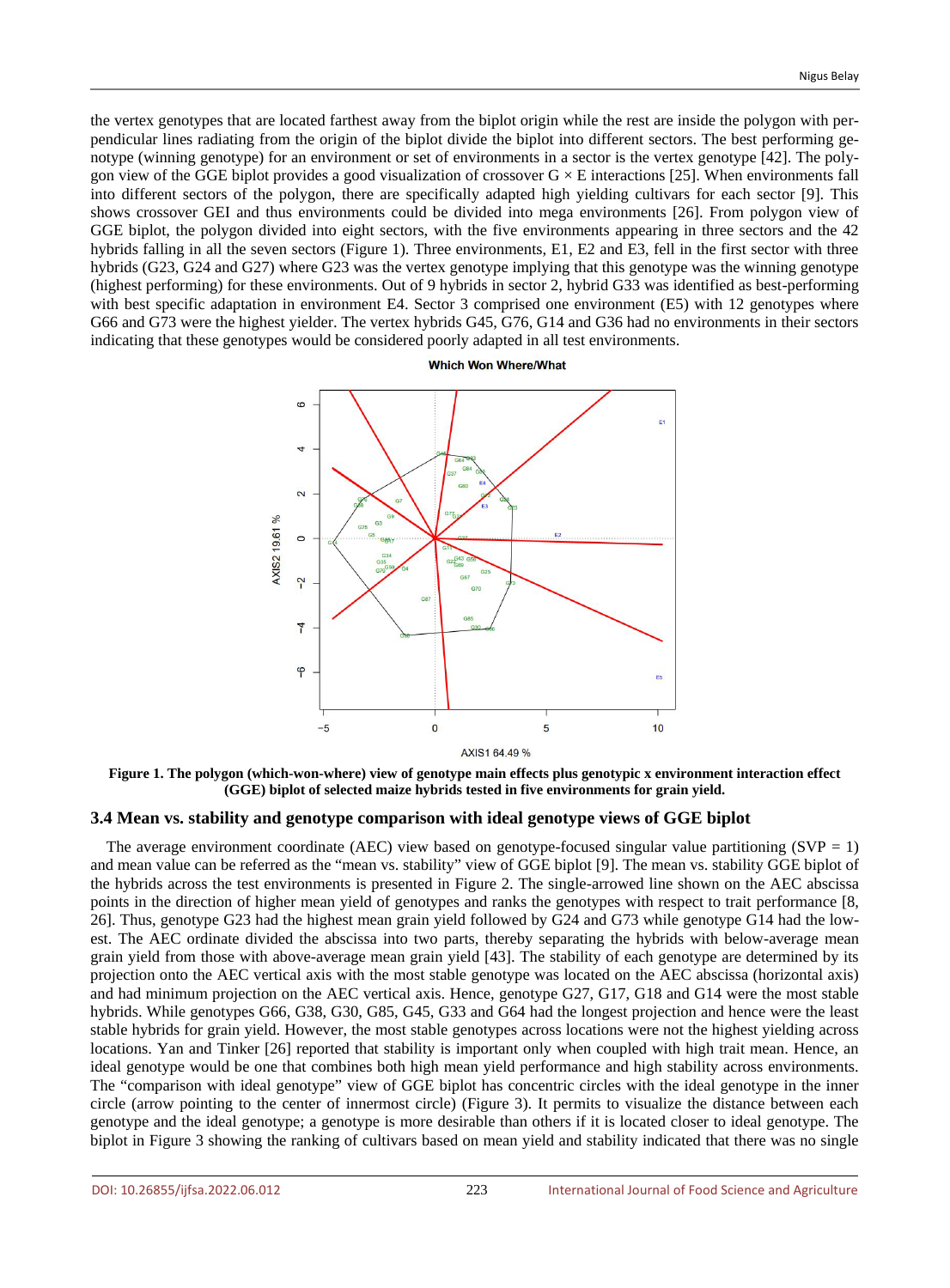hybrid near the center of the concentric circle that could be considered as an ideal hybrid with high grain yield and stable performance across the test environments. However, G23 and G24 located near the vertical axis in the second concentric circle can be considered as relatively stable, with high grain yields across the 5 environments could therefore be selected for broad adaptation. Hybrids G14, G38, G88, G75 and G76 were low yielding and were located far away from the ideal genotype.



**Figure 2. The mean vs. stability view of genotype main effects plus genotypic x environment interaction effect (GGE) biplot of selected maize hybrids tested in 5 environments for grain yield.**



**Figure 3. The genotypes comparison with ideal genotype view of genotype main effects plus genotypic x environment interaction effect (GGE) biplot of selected maize hybrids tested in 5 environments for grain yield.**

## **3.5 Discriminative vs. representativeness and ranking environments relative to an ideal environment**

Evaluation of test environments is crucial to identify the most desirable genotypes for a mega environment in variety performance trial. Figure 4 represents the "discriminating ability vs representativeness" view of the GGE biplot. The discriminating power (i.e., the ability of test environment to effectively and efficiently discriminate genotypic perfor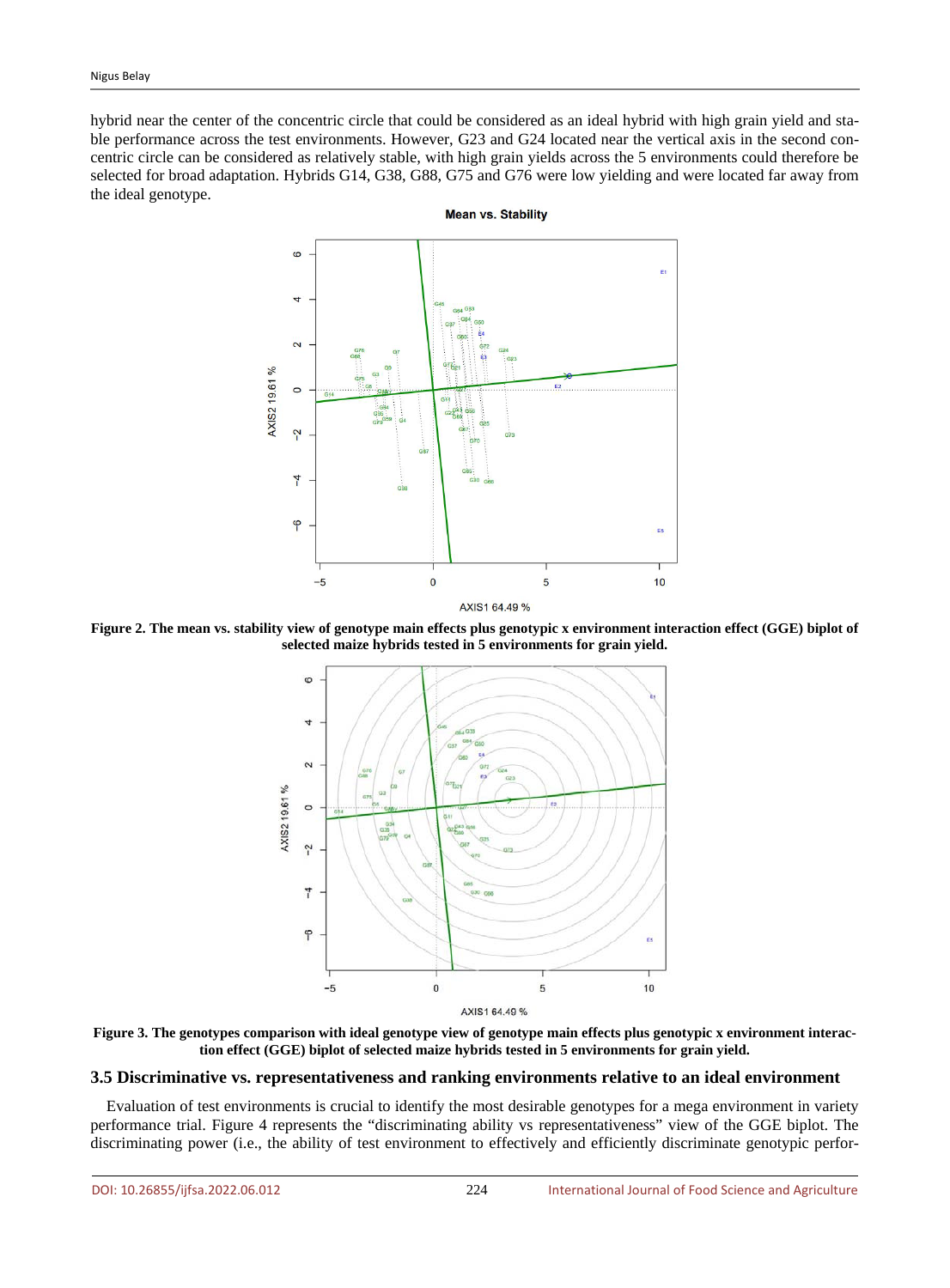mance for assessed traits) is measured by the vector length of an environment [25]. Test environments with longer vectors are more discriminating of the genotypes whereas a test environment marker with a short vector provides little information about the genotypes differences [25]. Hence, among the five environments evaluated, E1 and E5 were the most discriminating of the genotypes while E3 had the shortest vector and was the least discriminating of all test environments. According to Yan and Tinker [26], the representativeness of testing environment is visualized by the angle between environment vector and abscissa of average environment axis. The smaller the angle, the more representative of the test environment would be [9]. Consequently, in the present study, E2 was found to be highly representative of the test environments, followed by E1. The ideal test environment is one that is most discriminating for genotypes and is representative of the target environments [25]. The comparison with the ideal environment view of GGE biplot (Figure 5) has concentric circles with the ideal environment in the inner circle. An environment is more desirable and discriminating when located closer to the ideal environment [44]. Therefore, the test environment E1 was highly discriminative and representative of the target environment.

**Discrimitiveness vs. representativenss** 



**Figure 4. The "discriminating power vs. representativeness" view of the GGE biplot based on selected maize hybrids tested at five test environments.**



**Figure 5. The comparison with the ideal environment view of the GGE biplot based on selected maize hybrids tested at five test environments.**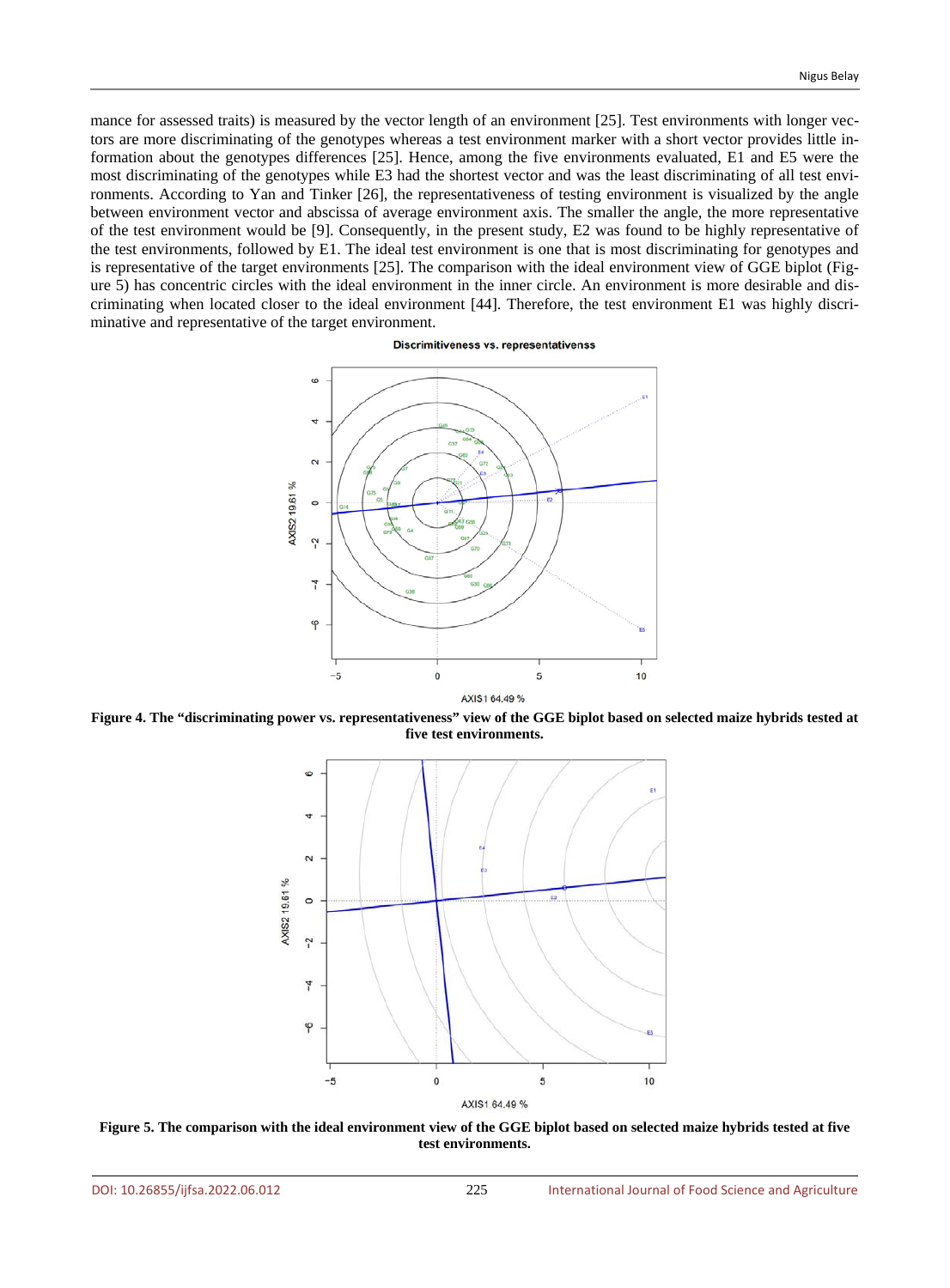# **4. Conclusion**

The results of this study showed that genotypes, environments and genotype by environment interaction were significant for grain yield. GGE biplot model was effective for analyzing and visualizing pattern of GEI and identifying the most high-yielding and stable cultivar as well as discriminating ability and representativeness of the test environments. The GEI was a crossover type where a change in performance ranking of the genotypes across environments observed, which suggested the need to breed for both broad and specific adaptations. Hybrid G23 was the best performer in environments E1, E2 and E3. Hybrid G33 was identified as best-performing with best specific adaptation in environment E4, while hybrid G66 and G73 had best adaptation in E5. Test environment E1 was found to be the ideal test environments for selecting superior hybrids because of their high discriminating power and representativeness of the target environments. The GGE biplot showed that hybrid G23 and G24 were high yielding and consistent performing across the test environments. Therefore, these superior hybrids could be considered as widely adaptable hybrids and should be further evaluated in multi-environment trials to confirm the consistency of their performance and facilitate their registration and commercialization.

## **Acknowledgements**

The author acknowledges the Ethiopian Institute of Agricultural Research for funding this study. The author is also thankful to the staff members of maize improvement program of Pawe and Melkassa agricultural research center for their technical support.

## **References**

- [1] Badu-Apraku, B., Adewale, S., Paterne, A., Gedil, M., and Asiedu, R. (2020). Identification of QTLs controlling resistance/tolerance to Strigahermonthica in an extra-early maturing yellow maize population. Agronomy, 10(8): 1-18.
- [2] Mageto, E. K., Makumbi, D., Njoroge, K., and Nyankanga, R. (2017). Genetic analysis of early-maturing maize (Zea Mays L.) inbred lines under stress and non-stress conditions. Journal of Crop Improvement, 31(4): 560-588.
- [3] Badu-Apraku, B., Menkir, A., Ajala, S. O., Akinwale, R. O., Oyekunle, M., and Obeng-Antwi, K. (2010). Performance of tropical early maturing maize cultivars in multiple stress environments. Canada Journal of Plant Sciences, 90: 831-52.
- [4] Central Statistical Agency (CSA). (2020). Agricultural Sample Survey 2019/2020: Report on Area and Production of Major Crops (Private Peasant Holdings, Meher Season) Statistical Bulletin, Volume 1, CSA, Ethiopia.
- [5] Seyoum, S., Rachaputi, R., Fekybelu, S., Chauhan, Y., and Prasanna, B. (2019). Exploiting genotype x environment x management interactions to enhance maize productivity in Ethiopia. European Journal of Agronomy, 103: 165-174.
- [6] Vivek, B. S., Odongo, O., Njuguna, J., Imanywoha, J., Bigirwa, G., and A. Diallo, A., et al. (2010). Diallel analysis of grain yield and resistance to seven diseases of 12 African maize (Zea mays L.) inbredlines. Euphytica, 172: 329-340.
- [7] Sibiya, J., Tongoona, P., Derera, J., and van Rij, N. C. (2012). Genetic analysis and genotype x environment (G x E) for grey leaf spot disease resistance in elite African maize (Zea mays L.) germplasm. Euphytica, 185: 349-362.
- [8] Yan, W., Hunt, L. A., Sheng, Q., and Szlavnics, Z. (2000). Cultivar evaluation and mega- environment investigation based on the GGE biplot. Crop Sci., 40: 59-605.
- [9] Yan, W., Kang, M. S., Ma, B., Wood, S., and Cornelius, P. L. (2007). GGE biplot vs. AMMI analysis of genotype-by environment data. Crop Sci., 47: 643-655.
- [10] Shrestha, S., Asch, F., Dusserre, J., Ramanantsoanirina, A., and Brueck, H. (2012). Climate effects on yield components as affected by genotypic responses to variable environmental conditions in upland rice systems at different altitudes. Field Crops Res., 134: 216-228.
- [11] Kang, M. S. (1998). "Using Genotype-by-environment Interaction for Crop Cultivar Development." Advances in Agronomy, 62: 199-252.
- [12] Falconer, D. S., and Mackay, T. F. C. (1996). Introduction to Quantitative Genetics. Longman: New York, NY, USA, 1996.
- [13] Badu-Apraku, B., Akinwale, R., Menkir, A., Obeng-Antwi, K., Osuman, A., Coulibaly, N., … Didjera, A. (2011). Use of GGE biplot for targeting early maturing maize cultivars to mega-environments in West Africa. African Crop Science Journal, 19: 79-96.
- [14] Dia, M., Wehner, T. C., Hassell, R., Price, D. S., Boyhan, G. E., Olson, S., et al. (2016). Genotype x environment interaction and stability analysis for watermelon fruit yield in the United States. Crop Sci., 56: 1645-1661.
- [15] Alghamdi, S. S. (2004). Yield stability of some soybean genotypes across diverse environment. Pak. J. Biol. Sci., 7(12): 2109-2114.
- [16] Magari, R. and Kang, M. S. (1993). Genotype selection via a new yield-stability statistic in maize yield trials. Euphytica, 70: 105-111.
- [17] Samonte, S. O. P. B., Wilson, L. T., McClung, A. M., and Medley, J. C. (2005).Targeting cultivars onto rice growing environments using AMMI and SREG GGE biplot analysis. Crop Sci., 45: 2414-2424.
- [18] Finlay, K. W. and Wilkinson, G. N. (1963). The analysis of adaptation in a plant-breeding programme. Australian Journal of Agricultural Research, 14: 742-754.
- [19] Eberhart, S. A. and Russell, W. A. (1966). Stability parameters for comparing varieties. Crop Sci., 6: 36-40.
- [20] Perkins, J. M. and Jinks, J. L. (1968). Environmental and genotype environmental interactions and physical measures of the